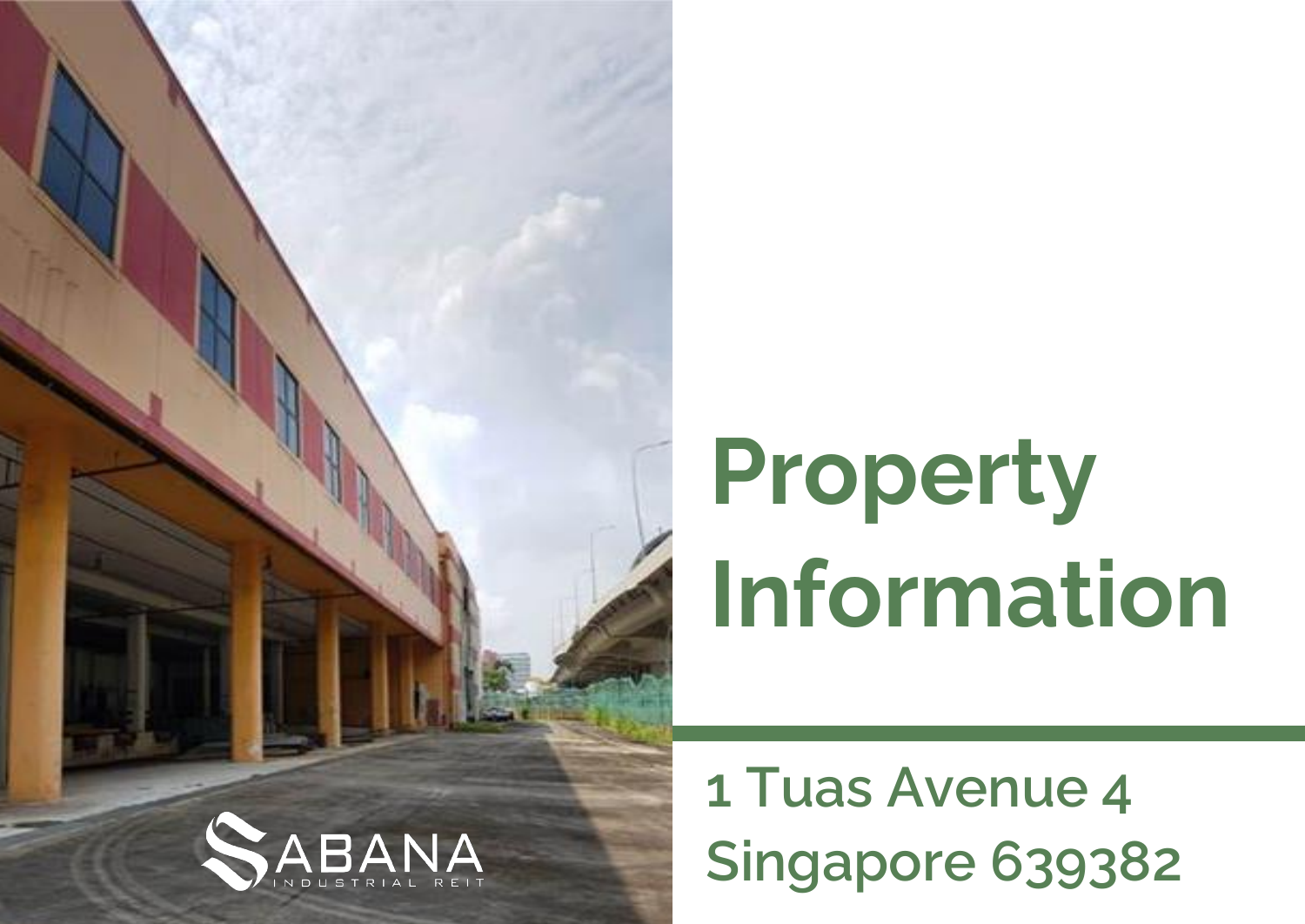### **Location**

1 Tuas Avenue 4 is located along Tuas Avenue 4, about 26 km from the city centre. It is easily accessible via major expressways such as Ayer Rajah Expressway (AYE) and Pan Island Expressway (PIE). Close proximity to Tuas Mega Port, Jurong Port and Jurong Island. 2 minutes walk from Tuas Crescent MRT station (EW31).



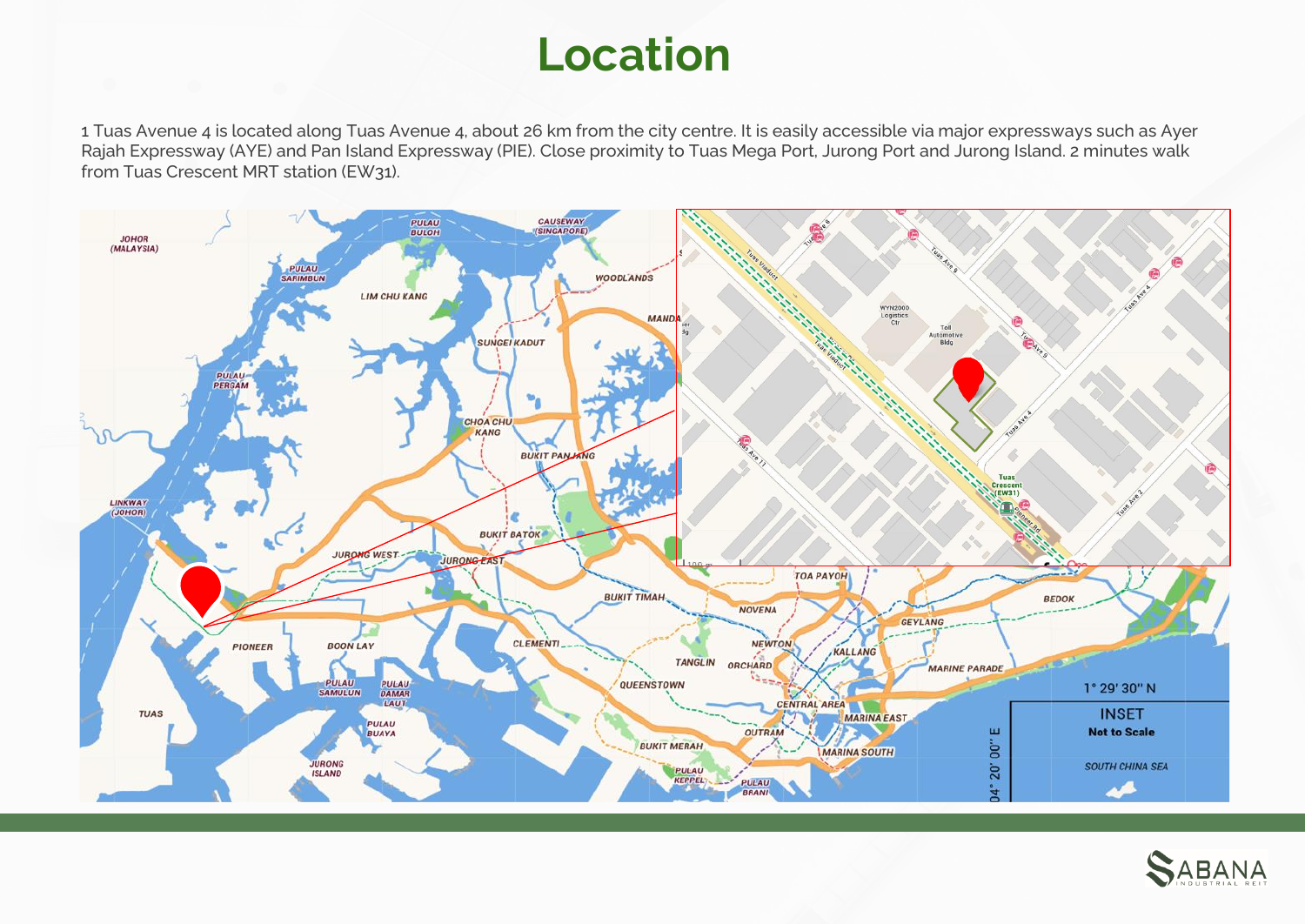#### **URA Master Plan**

1 Tuas Avenue 4 is situated on a Business 2 zoning with permissible plot ratio of 2.5. The current plot ratio is approximately 1.14, which has not been fully utilised.



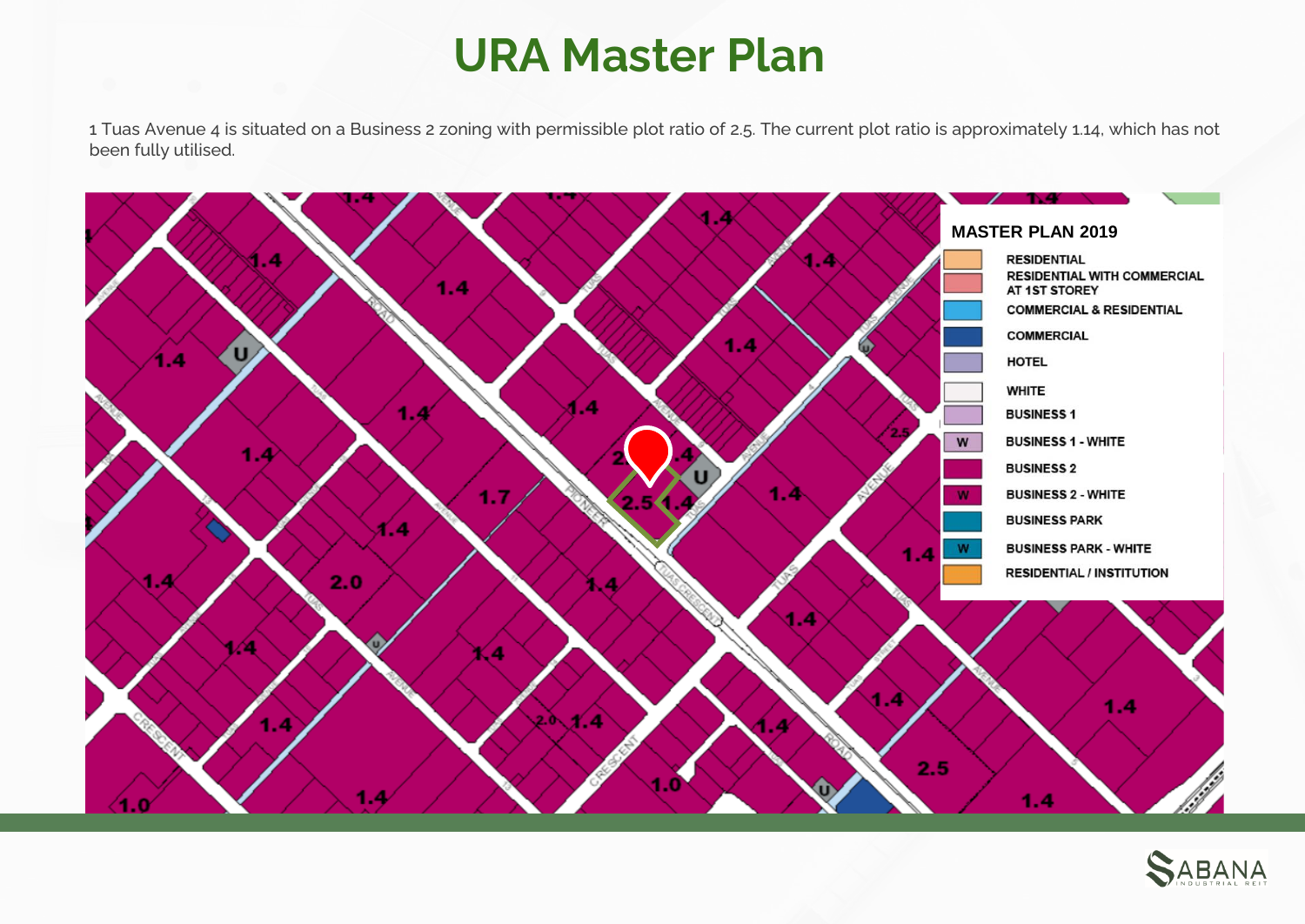# **Property Information & Highlights**

| <b>Address</b>                                        | 1 Tuas Avenue 4, Singapore 639382                                                                                                                                        |  |  |
|-------------------------------------------------------|--------------------------------------------------------------------------------------------------------------------------------------------------------------------------|--|--|
| <b>Building</b><br><b>Description</b>                 | Approved usage is for data processing, hosting,<br>computer services and other related activities only.<br>A&A works by previous tenant to approved usage<br>had ceased. |  |  |
| <b>Land Tenure</b>                                    | JTC leasehold 30 + 21 years 4 months from 1<br>January 1996<br>25.3 years remaining (as at 31 December 2021)                                                             |  |  |
| <b>Legal Description</b><br><b>Of Land</b>            | MK07-04485P                                                                                                                                                              |  |  |
| <b>Land Area</b><br>(Approx.)                         | 140,353 sqft                                                                                                                                                             |  |  |
| <b>Gross Floor Area</b><br>(Approx. Before<br>$A\&A)$ | 160,361 sqft<br>(Plot ratio of 1.14)                                                                                                                                     |  |  |



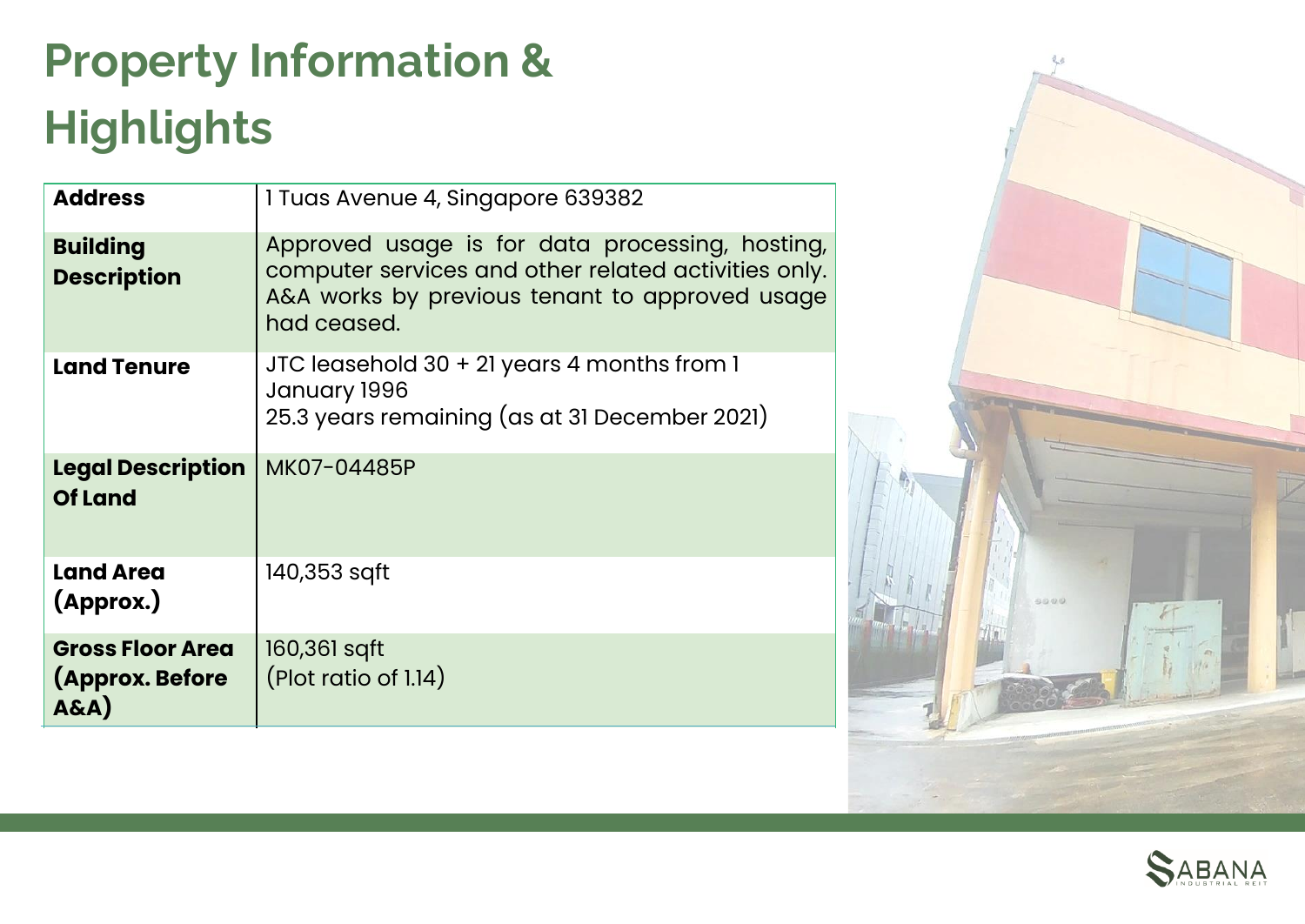## **Additional Information (before A&A)**

| <b>Storey</b>                                | Approx. GFA (sf) | <b>Approx. Height (m)</b>          | <b>Design Live Load</b><br>$\left(\frac{kN}{m^2}\right)$ |
|----------------------------------------------|------------------|------------------------------------|----------------------------------------------------------|
| <b>Sub-1st storey (ASRS)</b>                 | 61,000           | 5.9 to 1st storey<br>24.7 in total | 60.0                                                     |
| <b>1st storey</b><br>(including loading bay) | 41,000           | 7.0                                | 40.0                                                     |
| 2nd storey                                   | 42,000           | 5.5                                | 30.0                                                     |
| 3rd storey                                   | 12,000           | 6.7                                | 30.0                                                     |
| <b>Others</b>                                | 4,361            |                                    |                                                          |
| <b>Total</b>                                 | 160,361          |                                    |                                                          |

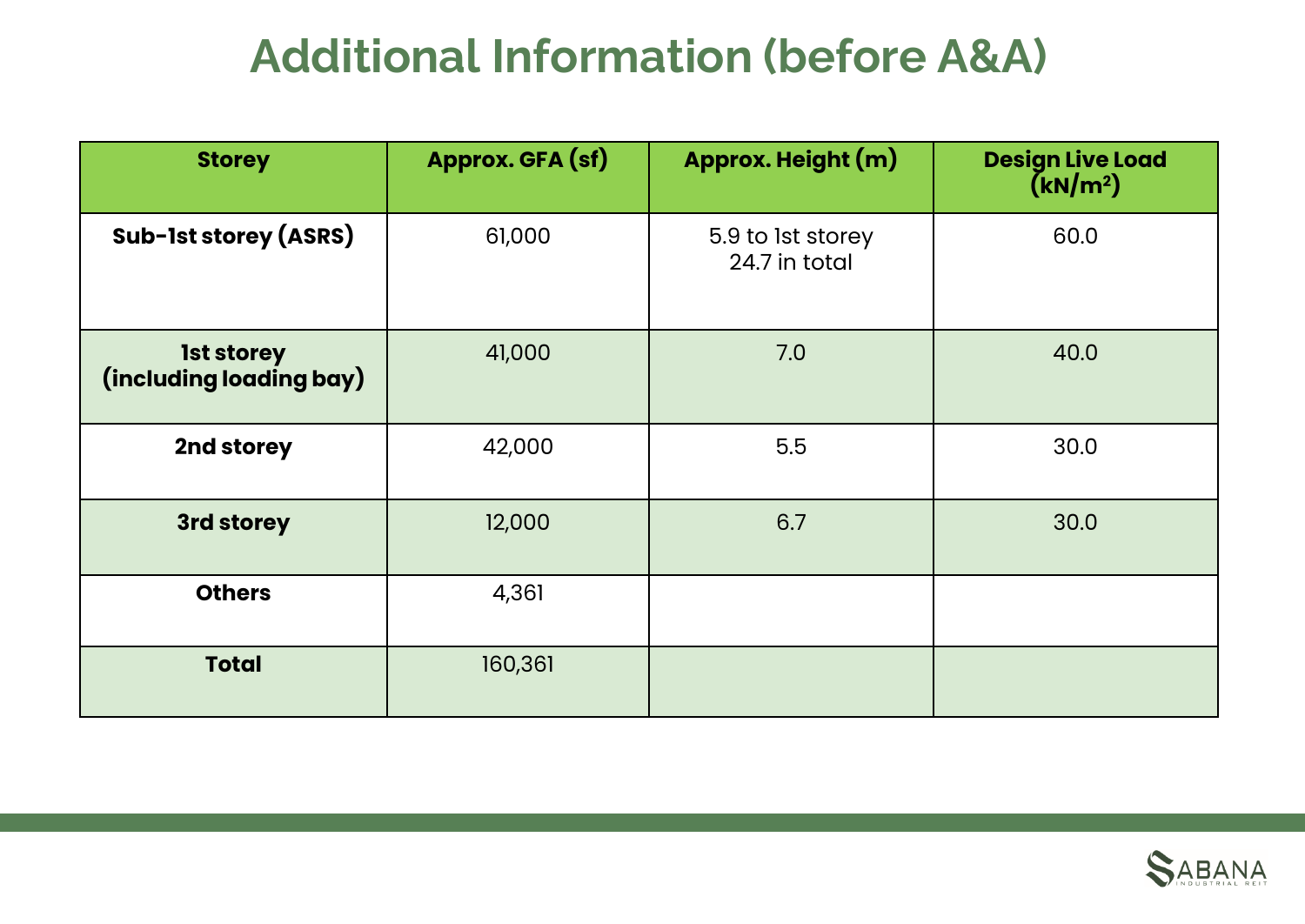## **Contact**

For more information, please contact:

- **Filter Trev Tan 8113 2061** trev.tan@sabana.com.sg
- Derrick Chua 9231 5093 derrick.chua@sabana.com.sg
- Leow Wei Min 8318 0939 weimin.leow@sabana.com.sg